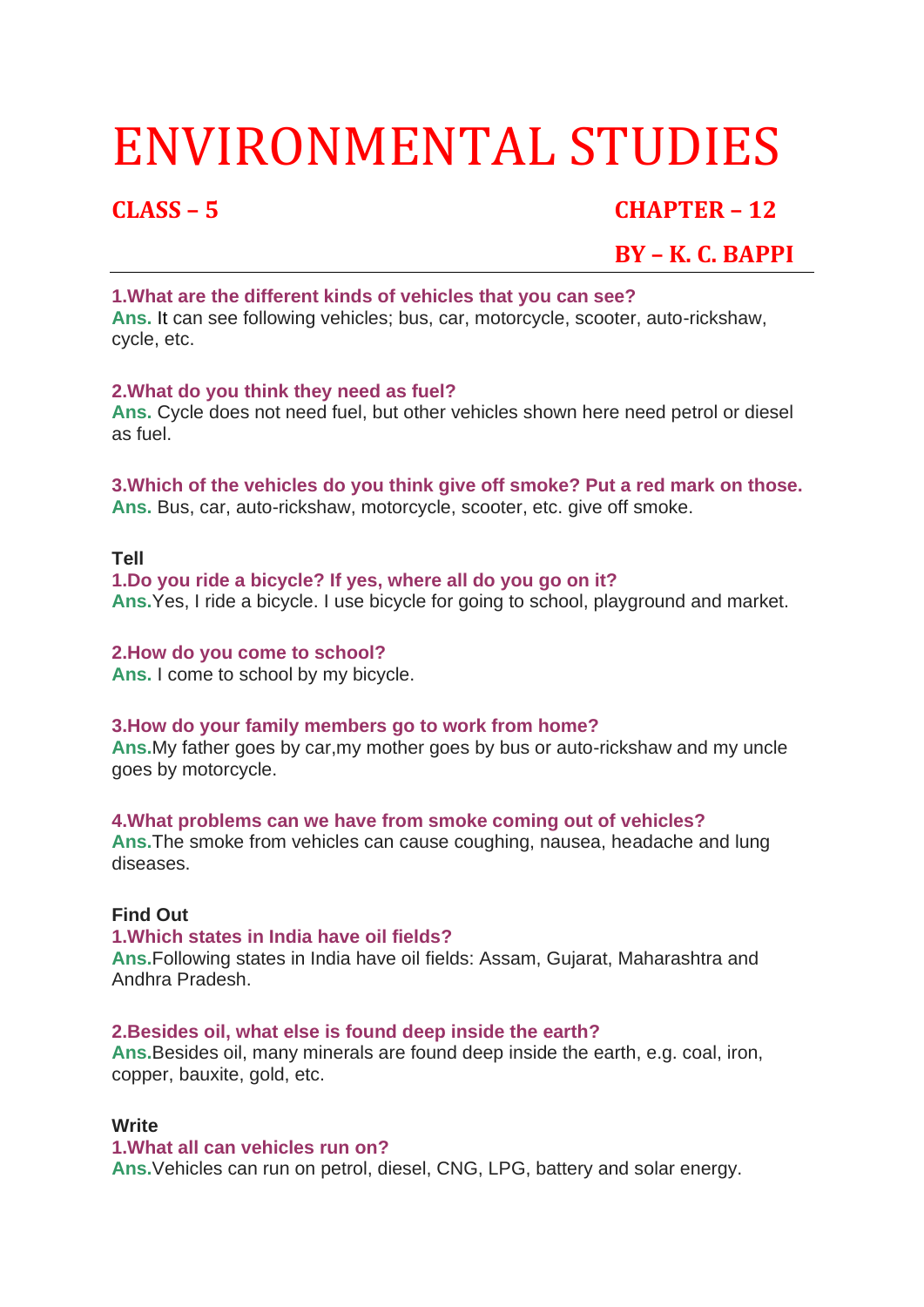#### **2.What kinds of problems will we face, if the number of vehicles keep on increasing? For example, more traffic on the road. Talk to your elders and write about it.**

**Ans.**If the number of vehicles keep on increasing it would lead to many problems like; increased traffic on the road, air pollution, noise pollution, accidents, etc.

#### **3. Manju said, "why doesn't everyone use a bus?" What do you think, why don't people travel by buses?**

**Ans.** Buses are overcrowded and hence people want to avoid them. Poor people prefer bicycle, in order to save money. Rich people use cars and bikes for convenience.

#### **4.Suggest some ways to deal with the problems arising out of the growing number of vehicles.**

**Ans.** Following solutions can be used for dealing with the problems of growing number of vehicles:

(a) People should prefer public transport; like bus, trains, metro trains, etc.

(b) People should use car pool, i.e. sharing car with colleagues.

### **Find Out**

#### **1.Why are the prices of petrol and diesel going up?**

**Ans.** The production of petrol and diesel is limited and consumption is increasing day by day. That is why the prices of petrol and diesel are going up.

#### **2.In one month how much petrol and diesel is used in your home? What is it used for?**

**Ans.** In my home about 50 litres of petrol and 10 litres of diesel are used. Petrol is used for conveyance and diesel is used for generator.

#### **1.Where all is oil used?**

**Ans.**Oil is used for dry cleaning, as fuel for automobiles and airplanes, as kerosene and LPG, to run machines and for making plastic and paints.

#### **2.Where is diesel used? Find out.**

**Ans.**Diesel is used as fuel for cars, buses, trucks, tractors, trains and generators. Additionally, diesel is also used for running machines in factories.

#### **Think and Discuss**

#### **1.What would happen if you don't get petrol or diesel for a week in your village or town?**

**Ans.**If petrol or diesel will not be available for a week in my area, the life will become difficult for everyone. The transport system would come to a standstill. Small or big factories will have to stop operation. There will be no electricity backup from generators, in case of power failure.